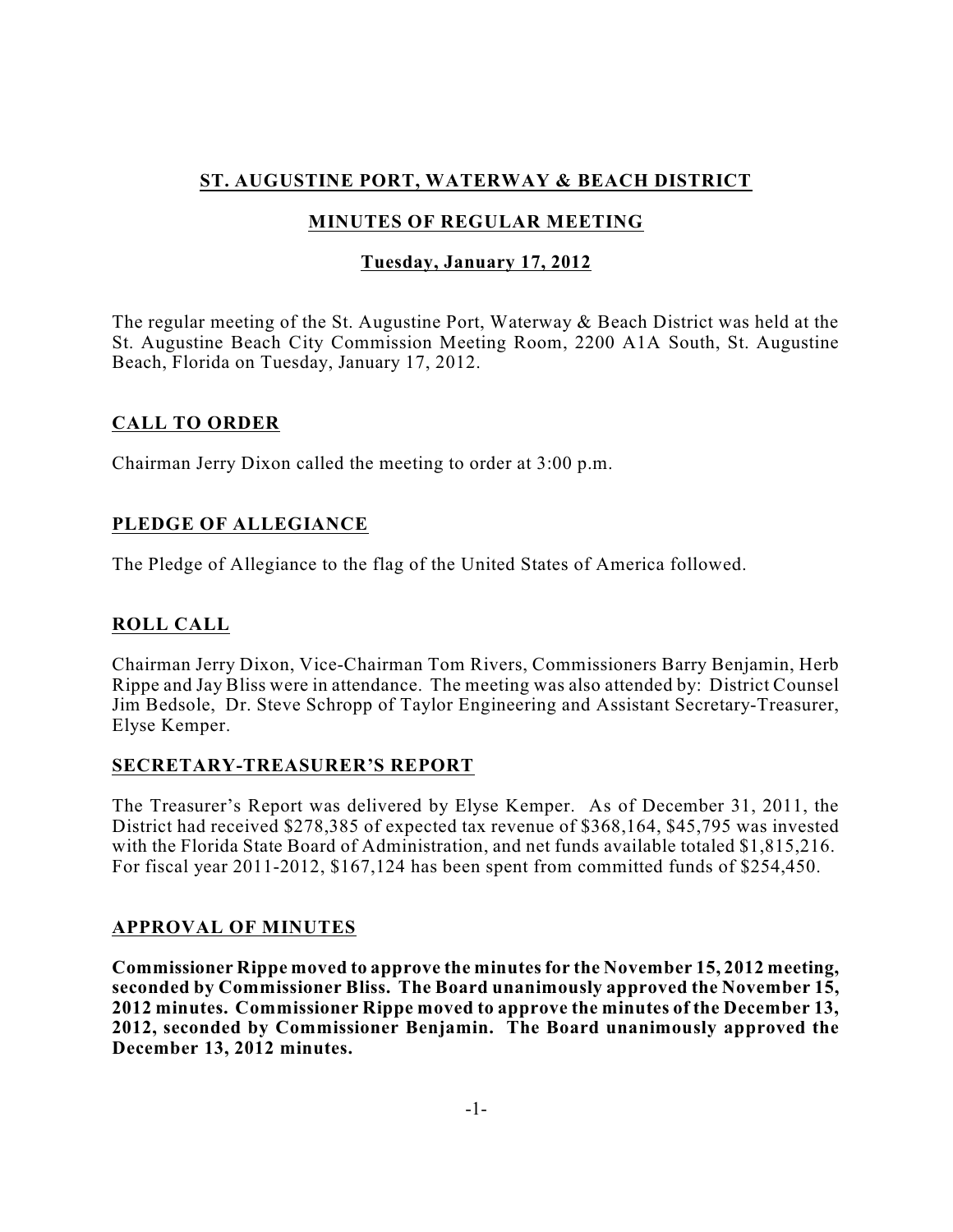# **ENGINEERING REPORT**

Dr. Steve Schropp delivered the engineering report on behalf of Taylor Engineering. He said the District would soon receive replacementsignsfor the downed marker near the Lighthouse boat ramp and that those would be provided to the contractor for installation.

In response to questioning by Commissioners Bliss, Dixon and Rippe, Dr. Schropp said inlet dredging should begin in February, 2012, and will remove about 2.1 million cubic yards of sand consisting of 400 thousand yards from Vilano Point, one million from the inlet channel and about 700 thousand from the ebb shoal. He added that FIND has been delayed in its plans to dredge the Intracoastal Waterway because of concerns over buried power lines near the Vilano Bridge.

# **OLD BUSINESS**

## A. Individual Correspondence - Ken Krauter

Consultant Ken Krauter presented a written report as a continuation of the Board's discussion at the December, 2011 meeting regarding commissioners' communications with the public and other government agencies. He said the Board faces an unusual situation because the District employs no staff, instead relying upon contractors and consultants to do business. This has sometimes led the staff of other agencies to assume that individual commissioners with whom they may interact represent the entire Board. He said the District would derive a benefit from having a simple, written policy advising commissioners how to represent themselves to the public when discussing District business. Commissioners then directed Mr. Krauter to create a table of contents for a handbook or policy manual and present it for further discussion at the next meeting.

## **NEW BUSINESS**

There was no new business.

## **PUBLIC COMMENT**

Commander Steve Fricke, St. Augustine Police Departmentsaid he expected FWC to declare two more vessels derelict soon. He said FWC and SAPD have been notifying the public about the new mooring field rules and have investigated several complaints of thefts from boats moored south of the city limits.

Commissioner Bliss said the change represented by the construction of the mooring fields and the adoption of the pilot program is a big change in local boating culture which will take a long time to catch on.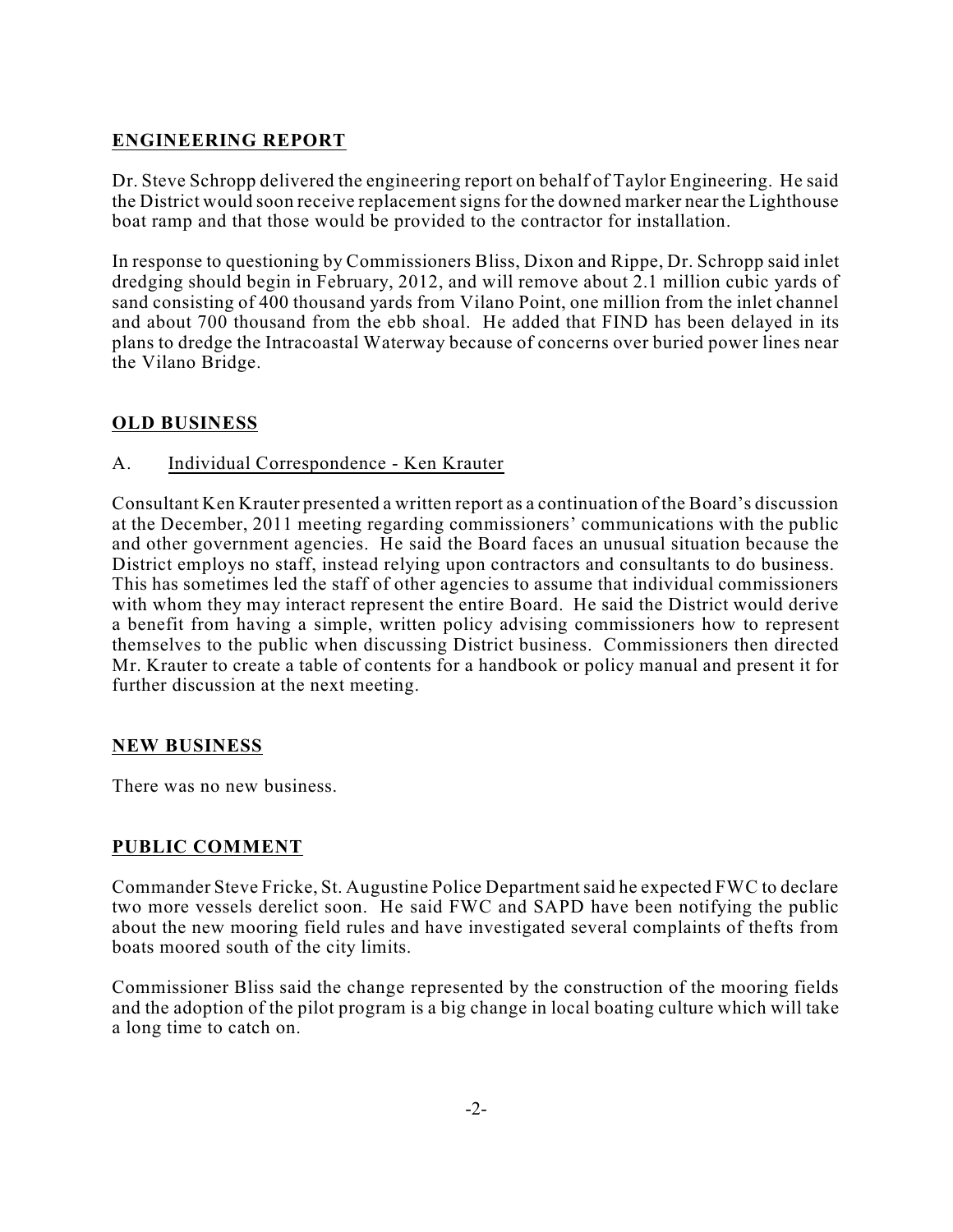Jim Piggott, City of St. Augustine, said the city has tried to be proactive by mailing out brochures about the changes to all local boat owners.

Mr. Piggott then discussed the grant application the City of St. Augustine intends to submit to FIND for work in both Salt Run and the San Sebastian River. Grant applications need to be filed by the end of March, 2012 for presentation before FIND in June.

Chairman Dixon said one of the FIND applications will propose dredging to deepen Salt Run. He said FIND would be able to provide \$210,000 if the District matches it with \$70,000. He then added that FIND would also provide \$210,000 for dredging the San Sebastian River if the District matches it with \$210,000.

Commissioner Rippe said he was in favor of these projects but was concerned because there was no participation in the funding by the public, businesses or local government. He said this commitment represents two-thirds of the District's annual income and that the Board should give the issue more consideration before agreeing to do it. Commissioner Benjamin said the District receives tax revenues for this purpose and that it should be spent in this manner. Commissioner Dixon said the money available from FIND would be lost without matching funds from the District.

#### **Commissioner Rivers moved to commit \$280,000 in matching funds over the next year to dredge Salt Run and the San Sebastian River, conditioned upon matching funding from Florida Inland Navigation District in the amount of \$420,000. Commissioner Benjamin seconded the motion.**

Commissioner Benjamin said the District has been talking about and working toward dredging the San Sebastian River for eight years and that a lot of money has already been spent obtaining permits for the work. Commissioner Rippe said he was not opposed to the projects but did not believe enough consideration had been given to other sources of funding. Commissioner Bliss said he was surprised by the request for these funds and would like to consider it further before voting. Chairman Dixon said the City of St. Augustine needed to know now whether the District would support the grant requests so that the applications could proceed.

#### **On a roll-call vote, the motion to approve matching funds of up to \$280,000 for dredging Salt Run and the San Sebastian River, conditioned upon participation from the Florida Inland Navigation District in the amount of \$420,000, passed by 3 to 2, with Commissioners Rippe and Bliss voting against.**

Linda Ginn, Summer Haven, said St. Johns County had declined to act as the applicant for the permit for the restoration of the Summer Haven River and that a non-profit corporation, Friends of the Summer Haven River, Inc., would be applying instead. She said she hopes the District will continue to fund the permit application process. Dr. Schropp said the county backed out because the U.S. Fish and Wildlife Service had objected to placing sand in the area of the breach, so the county had removed that area from its application for beach and shore restoration along Old A1A. He said the county has promised to make all of its information available for the permit application for the Summer Haven River.